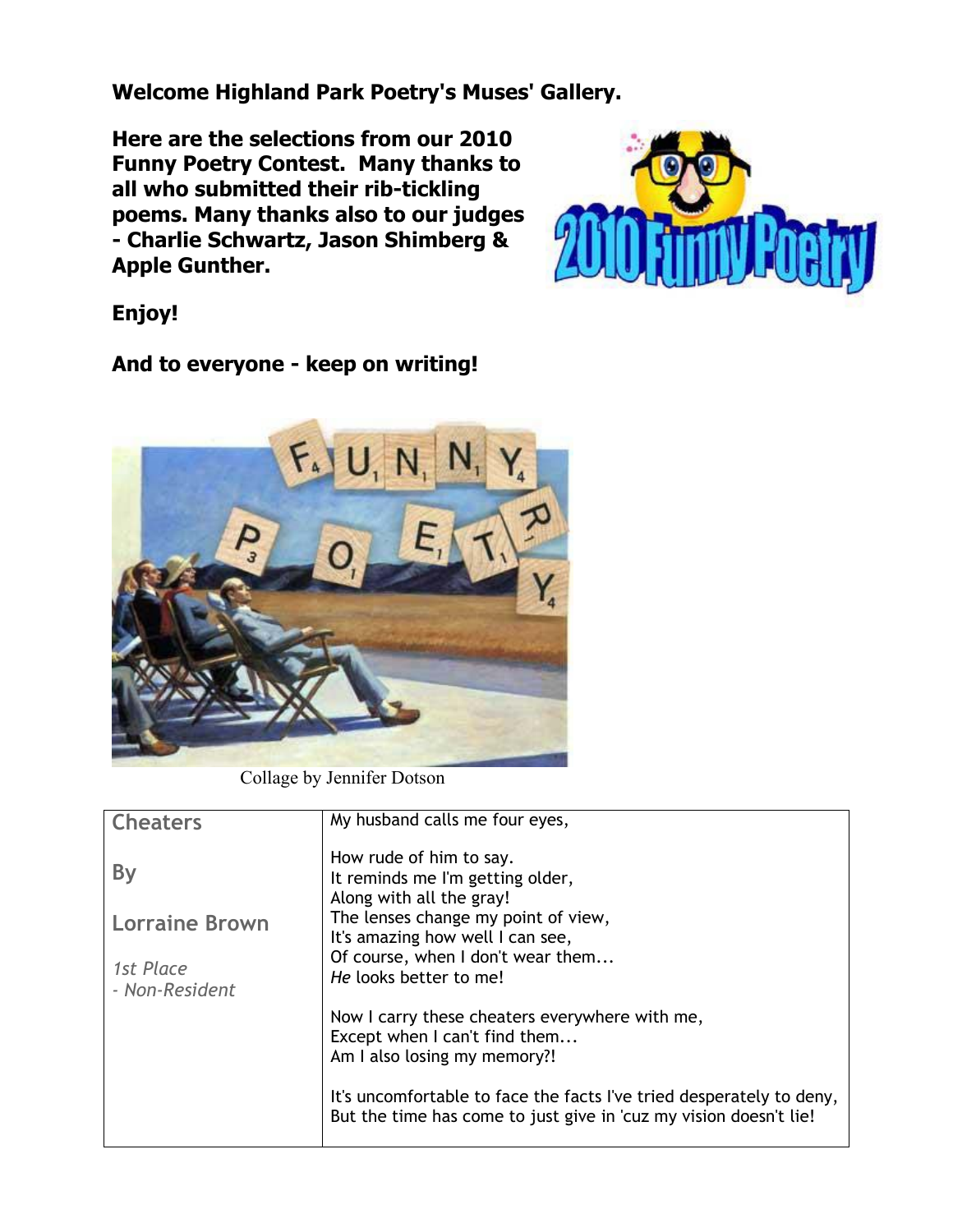|                          | I'd rather see what's in front of me,<br>Than trying to pretend<br>That I'm still the girl I used to be<br>A fib I can't defend!<br>The day I gave in to the specs<br>Was the day I found liberty,<br>'Cuz it was more than simple text that I was finally able to see!<br>Even though I still struggle with carrying them around,<br>It's not as monumental as the freedom I have found.<br>So he can make fun of my cheaters,<br>His day is coming too,<br>When he'll have as many eyes as me<br>And a clear point of view!<br>Even though when I don't wear them<br>My hubby looks better to me,<br>With two eyes or with four,<br>I still love what I see Oh sweet liberty!!! |
|--------------------------|-----------------------------------------------------------------------------------------------------------------------------------------------------------------------------------------------------------------------------------------------------------------------------------------------------------------------------------------------------------------------------------------------------------------------------------------------------------------------------------------------------------------------------------------------------------------------------------------------------------------------------------------------------------------------------------|
| <b>Food, a Love Song</b> | Stay away!                                                                                                                                                                                                                                                                                                                                                                                                                                                                                                                                                                                                                                                                        |
| <b>By</b>                | I was warned.<br>You are no good for me.<br>But I could not resist<br>your siren song.                                                                                                                                                                                                                                                                                                                                                                                                                                                                                                                                                                                            |
| <b>Judith MK Tepfer</b>  | Your allure is irresistible                                                                                                                                                                                                                                                                                                                                                                                                                                                                                                                                                                                                                                                       |
| 1st Place - Resident     | Your scent<br>Your touch<br>Your taste<br>Arouse my passion,<br>nourish my soul.                                                                                                                                                                                                                                                                                                                                                                                                                                                                                                                                                                                                  |
|                          | I tried to forgo you but<br>a voice inside demanded<br>I allow you to fill me up with<br>your sweetness,<br>your smooth sauciness,<br>and ultimately,<br>your bitterness.                                                                                                                                                                                                                                                                                                                                                                                                                                                                                                         |
|                          | In the end, I was forced to leave,<br>before you destroyed me totally.                                                                                                                                                                                                                                                                                                                                                                                                                                                                                                                                                                                                            |
|                          | I must brace myself to do without you,<br>find some less palatable substitute<br>which will never satisfy the way<br>you do.                                                                                                                                                                                                                                                                                                                                                                                                                                                                                                                                                      |
|                          | Wait for me.<br>Deprivation does not suit me.<br>I will be back.                                                                                                                                                                                                                                                                                                                                                                                                                                                                                                                                                                                                                  |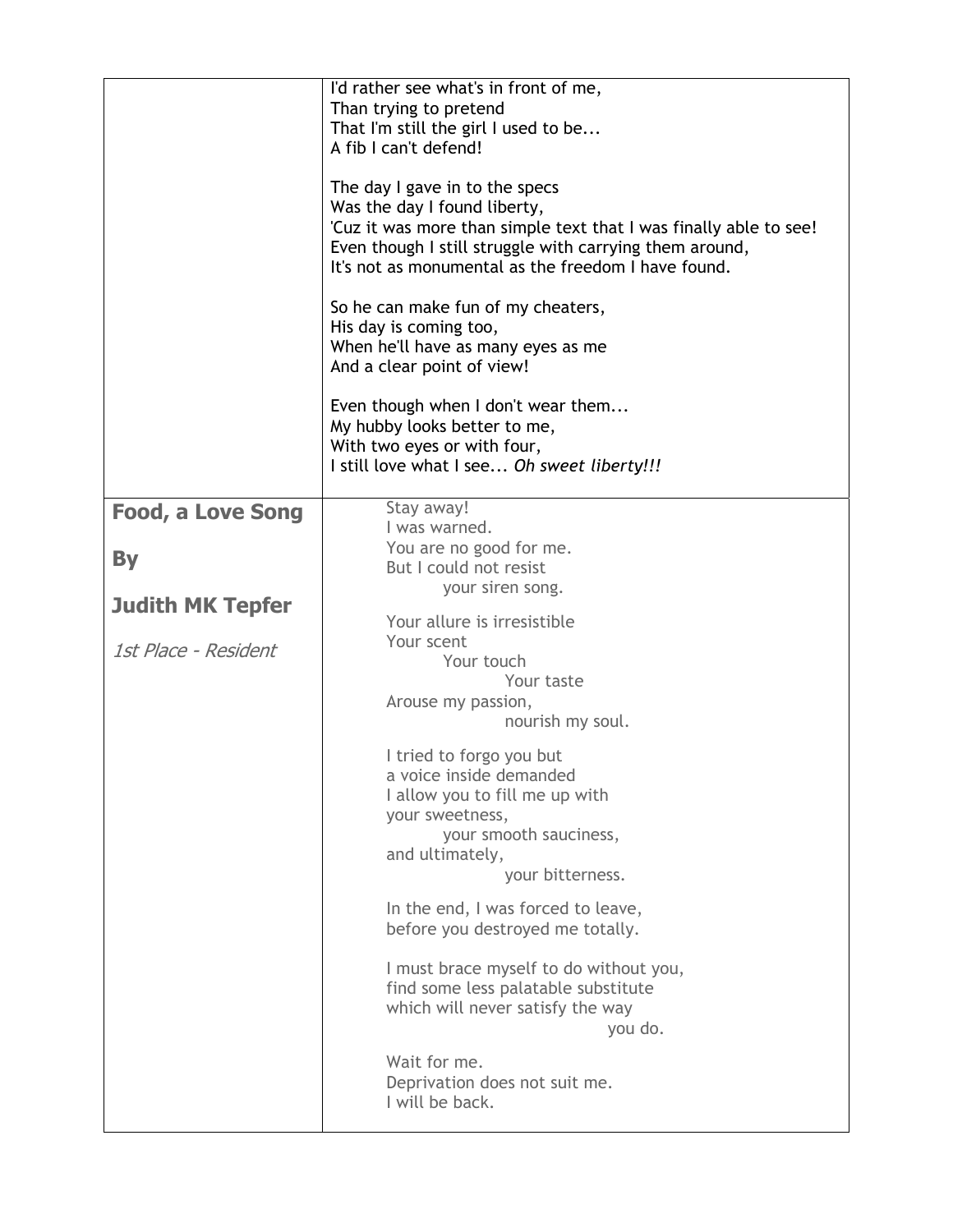| David Dotson, Photographer<br>ſ۱<br><b>EAC</b><br>O |                                                                                                                      |
|-----------------------------------------------------|----------------------------------------------------------------------------------------------------------------------|
| <b>The Poet Addresses</b><br><b>His Literary</b>    | They're closing down the house. Tossing the copies.<br>Fireplacing the correspondence.                               |
| Legatees                                            | Why not keep some, divide them, donate to book sales,<br>put a collection in my casket in case I'm exhumed?          |
| By<br><b>Tom Roby</b>                               | Not so fast! Don't throw out the originals. Family poets<br>of the future won't know that I published in Poetry.     |
|                                                     | Yikes, don't dumpster the drafts. Study my creative<br>process. Replicate my workshop methods.                       |
| 2nd Place - Non-<br>Resident                        | Take a second look at those six odd scraps of verse.<br>Stick them together. Savor their off-rimes.                  |
|                                                     | Look at how these torn manuscripts fit like a jigsaw puzzle.<br>Don't you see what a great poem they could make?     |
|                                                     | At last, the funeral. At least I'll get to hear some<br>affectionate recitation of my published works.               |
|                                                     | Drat! All they do is talk about themselves, how close<br>they were to me, how they miss me, loved my poems.          |
|                                                     | Why don't they quote me, carve my lyrics on my tombstone<br>where they're sure to endure.                            |
|                                                     | Look at that cute couple burying their own poems in my grave.<br>What were their names? I think I recall a workshop. |
|                                                     | I wonder what they wrote. Probably more about themselves,<br>their deathless love, their own legacies, their kids.   |
|                                                     | Say, these are not bad at all. I even get a mention or two.                                                          |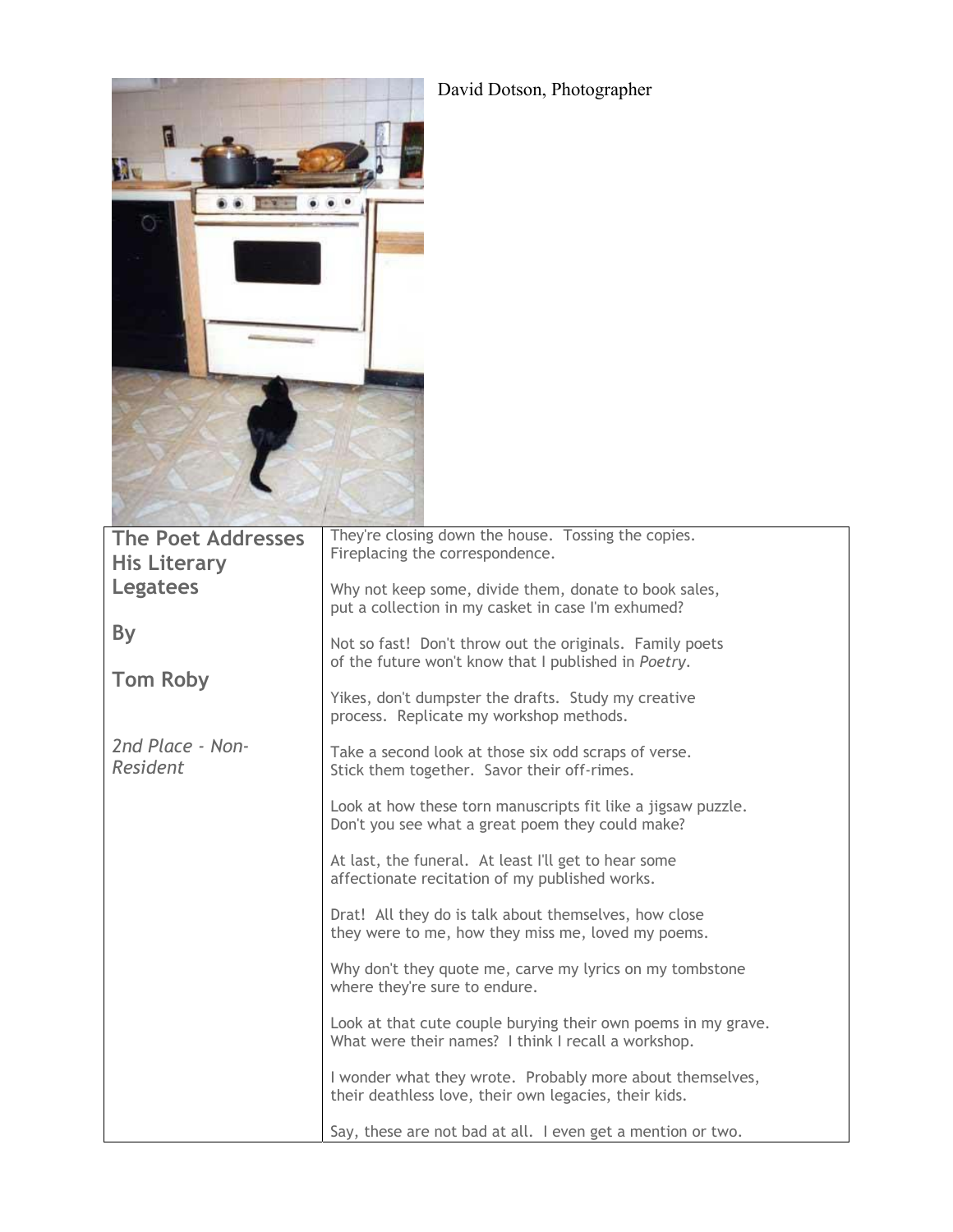|                                            | Hope they saved a copy to publish.                                                                                                         |
|--------------------------------------------|--------------------------------------------------------------------------------------------------------------------------------------------|
|                                            | Anyway, it's something to read on my way back<br>to where I can get on with my own writing.                                                |
| <b>I Could Not Find My</b><br><b>Shoes</b> | I planned to go out dancing<br>to Chicago's House of Blues.<br>I donned my satin dancing dress<br>but - I could not find my shoes!         |
| By                                         |                                                                                                                                            |
| <b>Sandra Phillips</b>                     | My friend called for an outing.<br>"Let's take a river cruise!"<br>I found my favorite boating hat<br>but -- I could not find my shoes!    |
| 2nd Place - Resident                       | Today was someone's birthday.<br>I can't remember whose.<br>I must go out to buy a card.<br>Where did I put my shoes?                      |
|                                            | I'd join the local social club.<br>They said I must pay dues.<br>Why, I'll just come on over<br>but -- it seems I have no shoes.           |
|                                            | There's a huge bird in my garden,<br>it may be a duck or a goose.<br>I really do need to investigate<br>but not without my shoes.          |
|                                            | So people heed my warning.<br>For if you value your feet,<br>place shoes where you can find them<br>and keep your houses neat -- and tidy. |



## Anne Bell, Photographer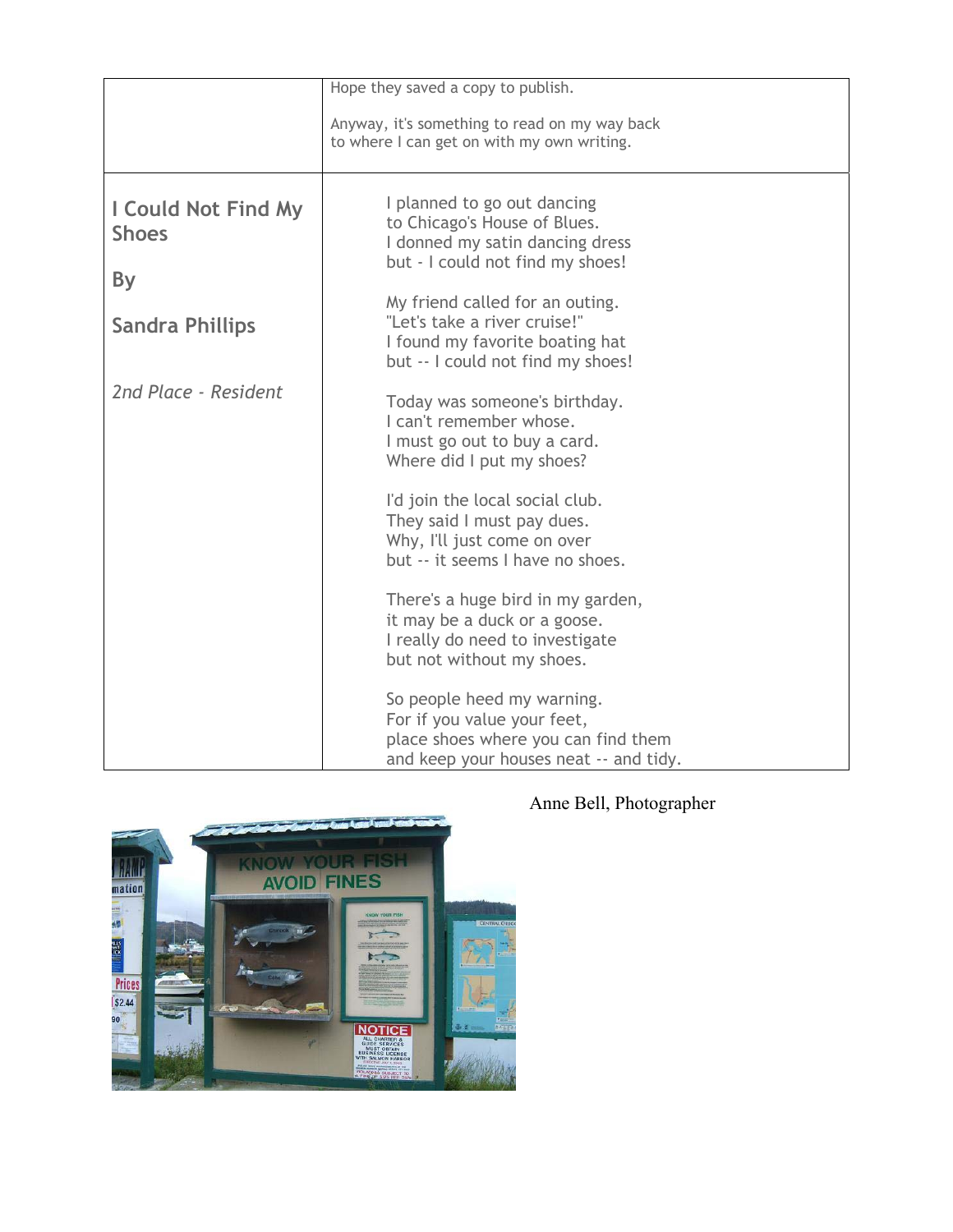| Eve, the Short<br><b>Version</b><br><b>By</b><br><b>Carol Spielman</b><br>Lezak<br>3rd Place - Resident | Caught in the garden.<br>Asked for a pardon.                                                                                                                                                                                                                                                                                                                                                                                                                                                                                                                                                                                                                     |
|---------------------------------------------------------------------------------------------------------|------------------------------------------------------------------------------------------------------------------------------------------------------------------------------------------------------------------------------------------------------------------------------------------------------------------------------------------------------------------------------------------------------------------------------------------------------------------------------------------------------------------------------------------------------------------------------------------------------------------------------------------------------------------|
| The Birth of a Son is<br>a Joy<br><b>By</b><br><b>Jo Stewart</b><br>3rd Place - Non-<br>Resident        | In the depth of winter<br>great expectations<br>colored that gloomy December day --<br>the elm tree<br>had lost its leaves<br>snow filled clouds hung<br>over our hermitage<br>inside the sotch pine<br>all aglow<br>and star crowned<br>noels<br>the smell of mincemeat<br>and apple pie<br>still hung in the air<br>but there it was<br>on the horizon<br>the new year and you!<br>the official date<br>for your arrival<br>booked<br>for the third day<br>of January<br>yet you hurried<br>landing in our lives<br>on the 29th of December<br>Oh, what joy!<br>You gave us something<br>no one ever could design<br>an exemption -- \$600 dollars<br>for 1959 |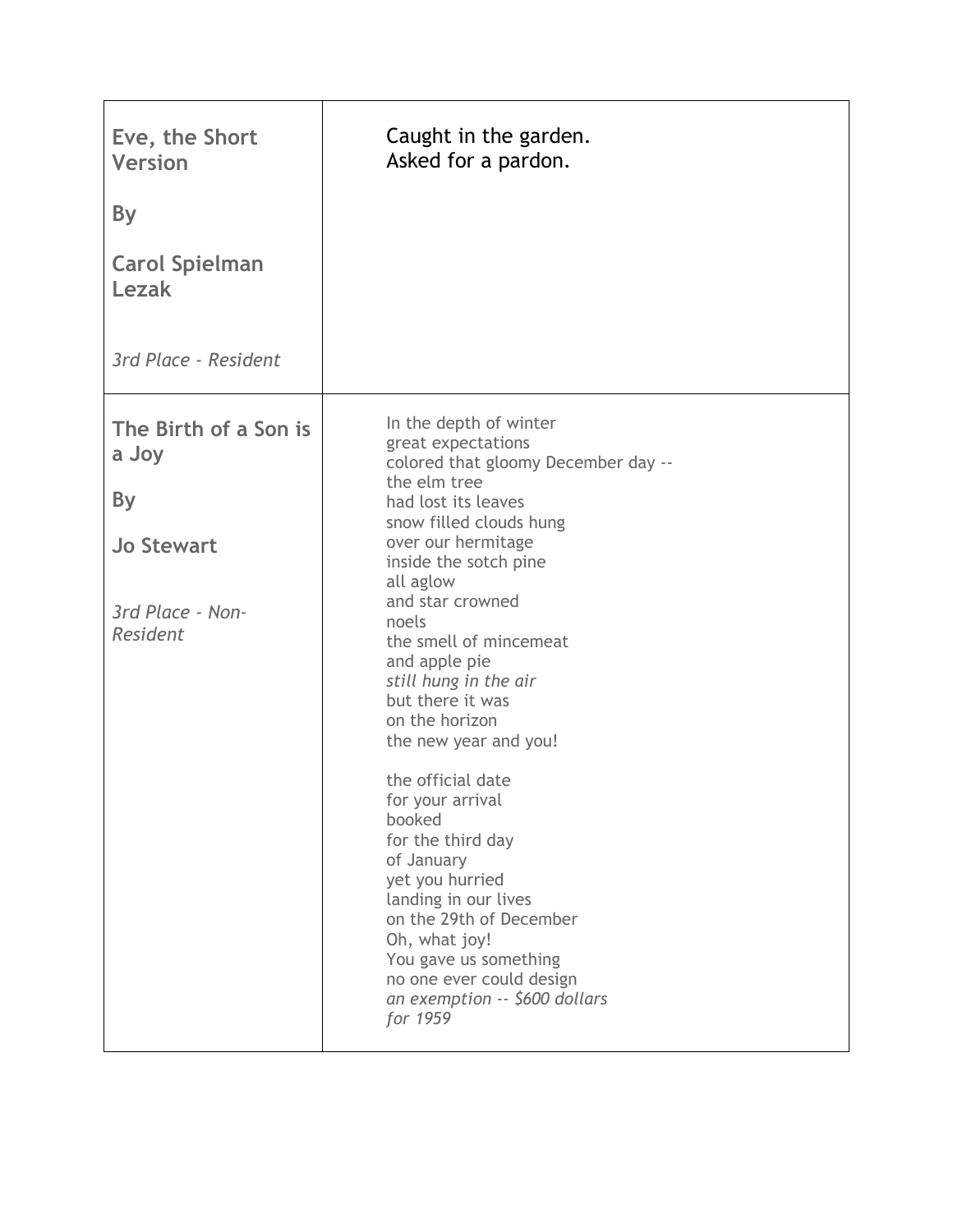| haiku<br><b>By</b><br><b>Charlotte Digregorio</b><br>Honorable Mention -<br>Non-Resident                              | caught in the firing line<br>of the corner evangelist<br>no salvation<br>Collage by Jennifer Dotson                                                                                                                                                                                                                                                                                                                                                                                                                                                                                                                                                                                       |
|-----------------------------------------------------------------------------------------------------------------------|-------------------------------------------------------------------------------------------------------------------------------------------------------------------------------------------------------------------------------------------------------------------------------------------------------------------------------------------------------------------------------------------------------------------------------------------------------------------------------------------------------------------------------------------------------------------------------------------------------------------------------------------------------------------------------------------|
| <b>Black and Blue</b><br><b>Blues</b><br><b>By</b><br><b>Jean Walbridge</b><br>Honorable Mention -<br><b>Resident</b> | The trouble with oil<br>Is that it's goo.<br>I put some on me, it gets<br>All over you.<br>Besides that, it's costly<br>Derived, by my notion,<br>From olives or oil wells<br>Down deep in the ocean.<br>The olives -- not bother,<br>Put that on the salad;<br>Their oil works wonders<br>And will please your palate.<br>But then there's the other,<br>The one we make gas of<br>To power our autos<br>We can't stand to see the last of.<br>So drill, baby, drill<br>And you'll be in the pink --<br>That is unless blowout preventers<br>Break down in the drink.<br>Then run, baby, run<br>For something's gone wrong;<br>No more fun in the sun;<br>Black oil blues are your song. |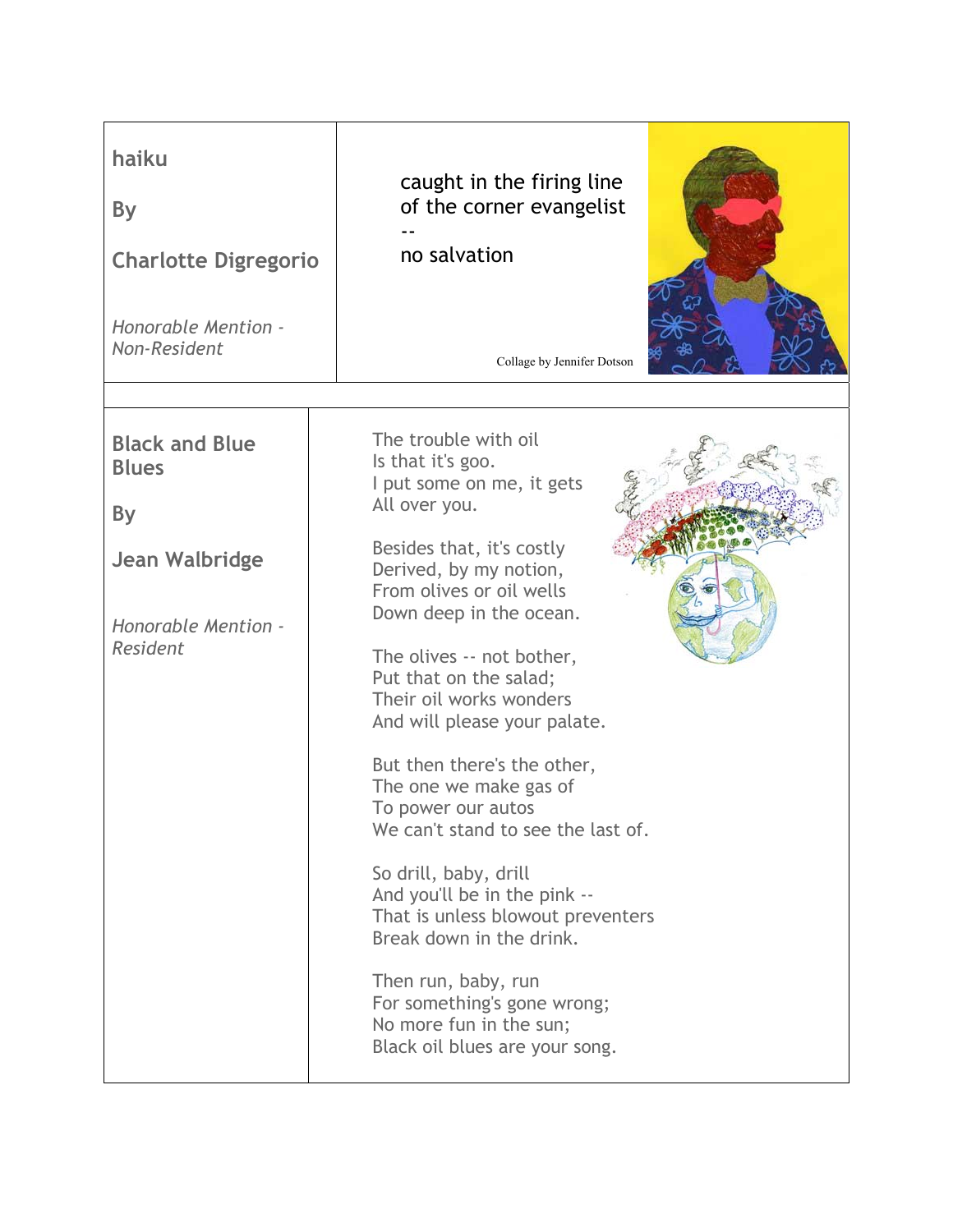| Self-portrait by Miranda<br>Dotson |                                                                                                                                                                                                                                                                                                                                                                                                                                                                                                                                                                                                                                                                                      |
|------------------------------------|--------------------------------------------------------------------------------------------------------------------------------------------------------------------------------------------------------------------------------------------------------------------------------------------------------------------------------------------------------------------------------------------------------------------------------------------------------------------------------------------------------------------------------------------------------------------------------------------------------------------------------------------------------------------------------------|
| <b>Beauty Sleeping</b>             | Along a weed-infested track, beyond a cobbled cul-de-sac,<br>A dark, deserted castle glowers; vines and brambles choke its towers.                                                                                                                                                                                                                                                                                                                                                                                                                                                                                                                                                   |
| By                                 | Every gate is stiff with rust; inside a furry cloak of dust<br>Has settled over everything, and to the walls great cobwebs cling.                                                                                                                                                                                                                                                                                                                                                                                                                                                                                                                                                    |
| <b>Eileen Rose</b>                 | Atop a crumbling spiral stair, there is a bedroom, small and square,<br>Where underneath a canopy, a princess slumbers endlessly.                                                                                                                                                                                                                                                                                                                                                                                                                                                                                                                                                    |
| Honorable Mention -<br>Resident    | Once long ago, the legends say, an errant prince who'd lost his way<br>Rode right up to the castle door. He entered, hoping to explore<br>And thus obtain some kind of map. He found the princess, and her nap<br>Was cut short when he kissed her brow and cried out, "Here and now I vow<br>To save you from this tragic fate -- I only hope I'm not too late!"<br>The princess, sneezing from the dust, sat up and uttered with disgust,<br>"You imbecile! You cad! You creep! You've just curtailed my beauty sleep!<br>Good gracious, I could simply scream -- You woke me from a lovely dream!<br>Now go away," the princess cried. The prince withdrew with wounded<br>pride. |
|                                    | Then many years went by; at last the castle was again trespassed<br>By yet another prince; his quest: To rescue anyone distressed.<br>He went inside and quickly found the princess; though her sleep was<br>sound,<br>His gentle kiss upon her cheek elicited a piercing shriek.<br>"You oaf!" she screamed, "I can't excuse this rude disturbance of my<br>snooze.<br>You nincompoop! I think it stinks to interrupt my forty winks!<br>Please leave at once!" the princess said. The prince turned tail and<br>quickly fled.                                                                                                                                                      |
|                                    | The princess wrote a note right then, and quickly fell asleep again.<br>It hangs still from her bedroom door, a message no one can ignore.<br>DO NOT DISTURB it says; no prince has had the nerve to do so since.                                                                                                                                                                                                                                                                                                                                                                                                                                                                    |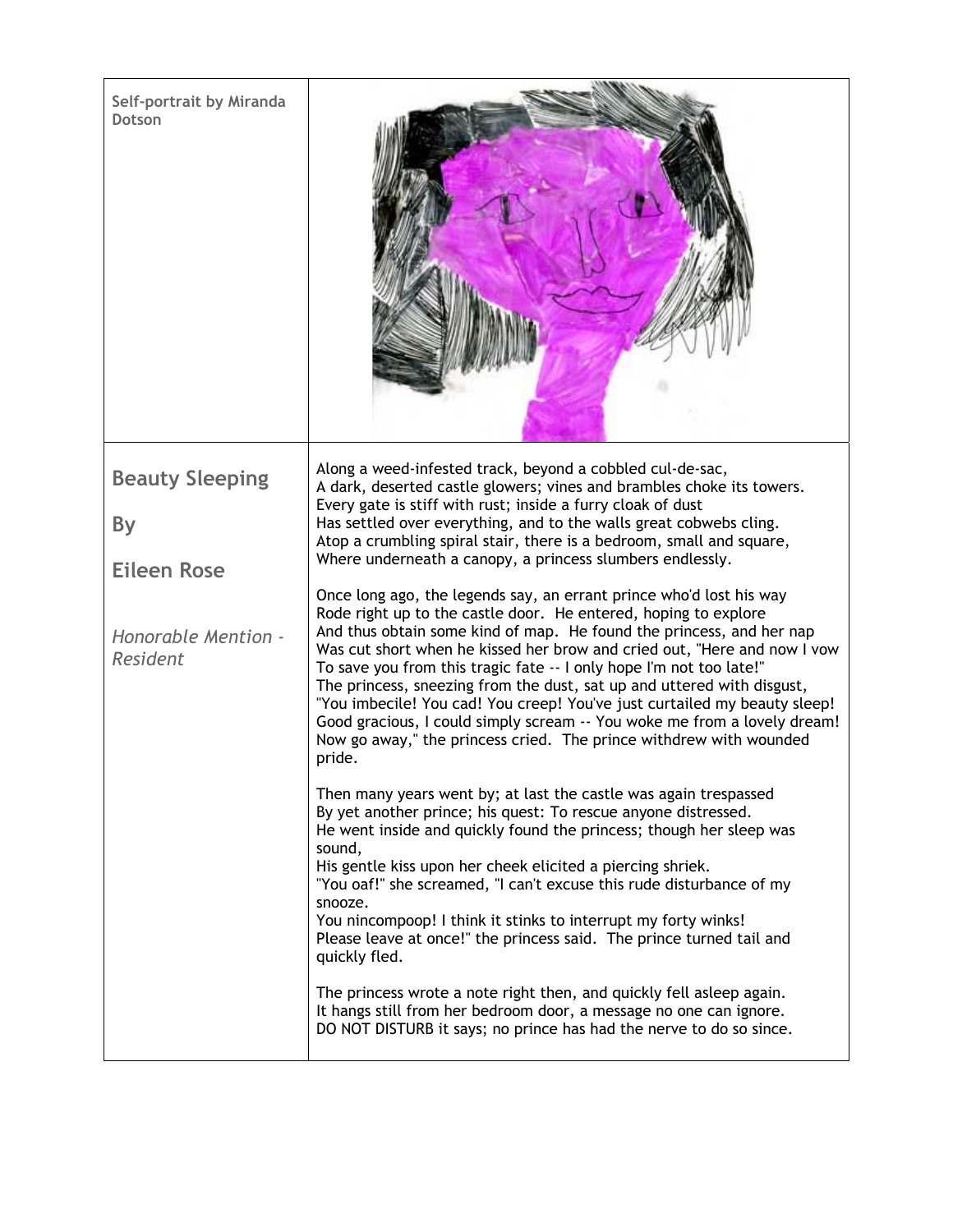|                                     | I'd rather go<br>shopping<br>Apologies to Nell Gwyn                                                                                                      |
|-------------------------------------|----------------------------------------------------------------------------------------------------------------------------------------------------------|
| <b>Frivolous Shoes</b>              | I have an entire closet full,<br>so very many do I own.                                                                                                  |
| <b>By</b>                           | As does every best girlfriend<br>that I have ever known.                                                                                                 |
| <b>Amy Shannon</b>                  | Some have never seen<br>the light of day. Oh, God, NO!                                                                                                   |
| Honorable Mention -<br>Non-Resident | Just precious jewels, lovingly<br>admired and then packed away.                                                                                          |
|                                     | A few, mementos of a milestone,<br>of which I cannot, faithfully, recall.<br>But precious for that occasion,<br>though I don't remember it at all.       |
|                                     | Several, to seek revenge upon a<br>moment of particular joy or despair.<br>Beautiful, every single one but rarely,<br>if ever are they the shoes I wear. |
| Ode to a                            | O, corkscrew --<br>You're supposed to be easier,                                                                                                         |
| <b>Corkscrew</b>                    | easier than the one with                                                                                                                                 |
| By                                  | bird wings that press down<br>and pull the cork up,                                                                                                      |
| <b>Marcia Pradzinski</b>            | easier than the one with<br>rabbit ears that I press<br>with the strength                                                                                |